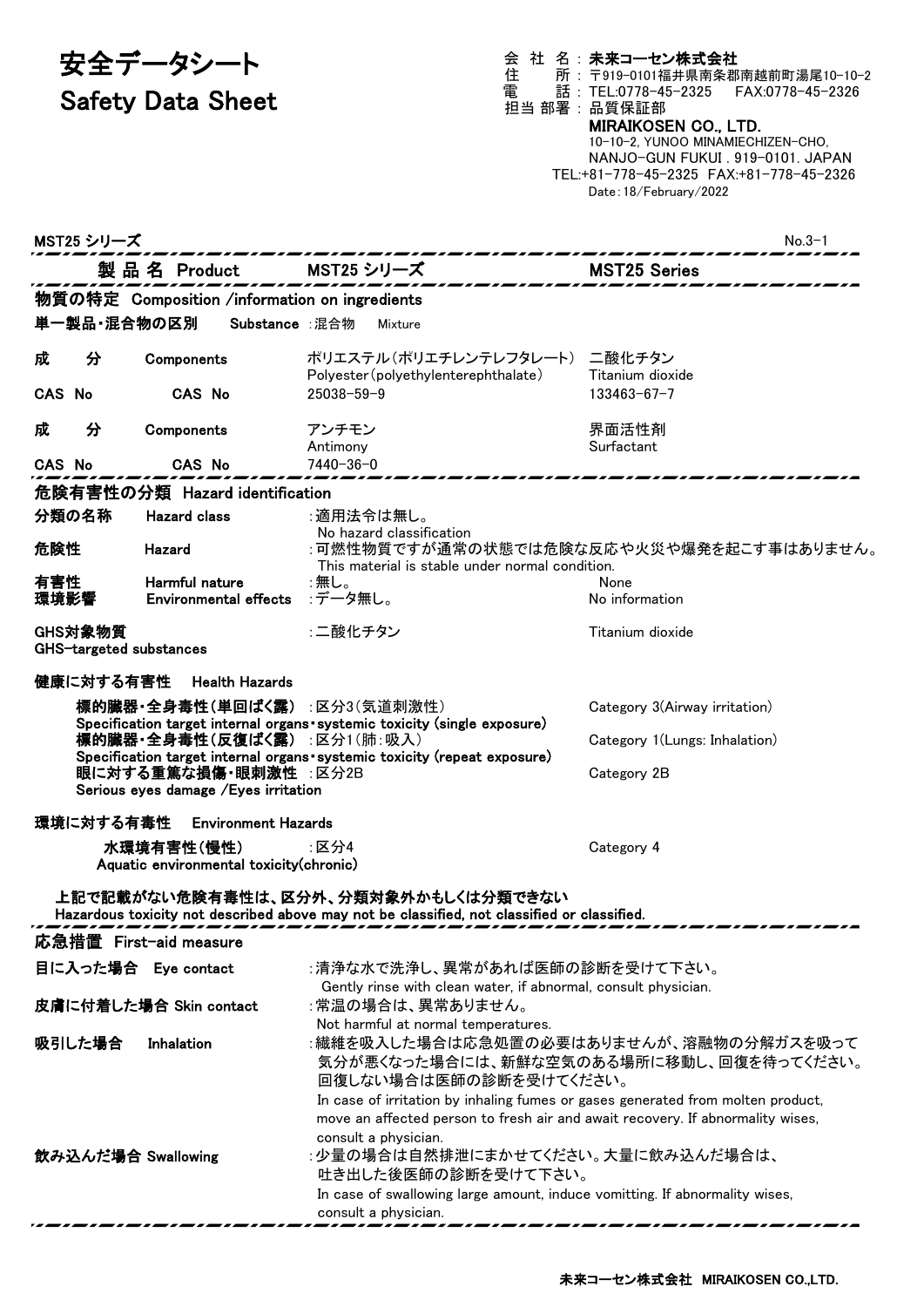| 火災時の措置 The measure in case of a fire<br>消火方法<br>:火災の場合、多量の煙が発生しますので、煙を吸わないように適切な消火活動と<br>Fire fighting method<br>必要な保護機器を使い消火を行って下さい。<br>Wear protectors to avoid breathing a great volume of fumes.<br>消火剤<br>:水噴霧、粉末消火剤、泡沫消火剤、炭酸ガス消火剤が有効です。<br><b>Extinguishing Media</b><br>Water spray, dry chemical powder, foam , cabon dioxide<br>漏出時の措置 Methods for cleaning up<br>:特に無し。<br>Nothing special<br>取扱いおよび保管上の注意 Handling and storage information<br>:水に濡れないようにして、過度な熱と直射日光を避け、常温、常湿の屋内倉庫に<br>取扱いと保管 Handling and storage<br>保管してください。<br>Keep dry. Avoid heat and sun rays. Store under cover at normal temperature<br>and humidity.<br>暴露防止措置 Exposure control<br>:トリエタノールアミン データ無し。<br>管理濃度<br>Triethanolamine No information<br>Management concentration<br>:トリエタノールアミン 5mg/m <sup>3</sup> (ACGIN)<br>許容濃度<br>Permission concentration<br>Triethanolamine 5mg/m3(ACGIN)<br>設備対策<br>:全体換気装置を設置する。<br>Measure of equipment<br>Install the entire ventilation system.<br>保護具<br>: 保護手袋及び長袖作業衣。<br>Protective device<br>Protective gloves and long-sleeved work clothes<br>物理および化学的性質 Physical and chemical properties<br>外観等<br>:白い布、形状は原則としてハンカチ状またはテープ状。<br>Appearance etc.<br>White cloth in the shapes of tapes and handkerchiefs.<br>沸点<br>:データ無し。<br><b>Boiling point</b><br>None<br>溶融点<br>:250 $\sim$ 270 $^{\circ}$ C<br><b>Melting point</b><br>:230 $\sim$ 240 $^{\circ}$ C<br>軟化点<br>Softening point<br>揮発性<br>:データ無し。<br>Volatility<br>None<br>蒸気圧<br>:無し。(固体)<br>None (solid)<br>Vapor pressure<br>蒸気密度<br>:データ無し。<br>Vapor density<br>None<br>比重<br>: $1.38 - 1.40$<br>Specific gravity<br>粘性率<br>:データ無し。<br><b>Viscosity ratio</b><br>None<br>溶解度<br>:水に不溶性<br>Solubility in water<br>Insoluble in water<br>引火点<br>: ≧344°C<br>Flash point<br>発火点<br>: ≧400°C<br>Auto ignition temperature<br>爆発限界<br>:データ無し。<br>Not available<br><b>Explosion limit</b><br>可燃性<br>:有り。<br>Flammability<br>Flammable | MST25 シリーズ<br>$No.3-2$ |  |  |  |
|---------------------------------------------------------------------------------------------------------------------------------------------------------------------------------------------------------------------------------------------------------------------------------------------------------------------------------------------------------------------------------------------------------------------------------------------------------------------------------------------------------------------------------------------------------------------------------------------------------------------------------------------------------------------------------------------------------------------------------------------------------------------------------------------------------------------------------------------------------------------------------------------------------------------------------------------------------------------------------------------------------------------------------------------------------------------------------------------------------------------------------------------------------------------------------------------------------------------------------------------------------------------------------------------------------------------------------------------------------------------------------------------------------------------------------------------------------------------------------------------------------------------------------------------------------------------------------------------------------------------------------------------------------------------------------------------------------------------------------------------------------------------------------------------------------------------------------------------------------------------------------------------------------------------------|------------------------|--|--|--|
|                                                                                                                                                                                                                                                                                                                                                                                                                                                                                                                                                                                                                                                                                                                                                                                                                                                                                                                                                                                                                                                                                                                                                                                                                                                                                                                                                                                                                                                                                                                                                                                                                                                                                                                                                                                                                                                                                                                           |                        |  |  |  |
|                                                                                                                                                                                                                                                                                                                                                                                                                                                                                                                                                                                                                                                                                                                                                                                                                                                                                                                                                                                                                                                                                                                                                                                                                                                                                                                                                                                                                                                                                                                                                                                                                                                                                                                                                                                                                                                                                                                           |                        |  |  |  |
|                                                                                                                                                                                                                                                                                                                                                                                                                                                                                                                                                                                                                                                                                                                                                                                                                                                                                                                                                                                                                                                                                                                                                                                                                                                                                                                                                                                                                                                                                                                                                                                                                                                                                                                                                                                                                                                                                                                           |                        |  |  |  |
|                                                                                                                                                                                                                                                                                                                                                                                                                                                                                                                                                                                                                                                                                                                                                                                                                                                                                                                                                                                                                                                                                                                                                                                                                                                                                                                                                                                                                                                                                                                                                                                                                                                                                                                                                                                                                                                                                                                           |                        |  |  |  |
|                                                                                                                                                                                                                                                                                                                                                                                                                                                                                                                                                                                                                                                                                                                                                                                                                                                                                                                                                                                                                                                                                                                                                                                                                                                                                                                                                                                                                                                                                                                                                                                                                                                                                                                                                                                                                                                                                                                           |                        |  |  |  |
|                                                                                                                                                                                                                                                                                                                                                                                                                                                                                                                                                                                                                                                                                                                                                                                                                                                                                                                                                                                                                                                                                                                                                                                                                                                                                                                                                                                                                                                                                                                                                                                                                                                                                                                                                                                                                                                                                                                           |                        |  |  |  |
|                                                                                                                                                                                                                                                                                                                                                                                                                                                                                                                                                                                                                                                                                                                                                                                                                                                                                                                                                                                                                                                                                                                                                                                                                                                                                                                                                                                                                                                                                                                                                                                                                                                                                                                                                                                                                                                                                                                           |                        |  |  |  |
|                                                                                                                                                                                                                                                                                                                                                                                                                                                                                                                                                                                                                                                                                                                                                                                                                                                                                                                                                                                                                                                                                                                                                                                                                                                                                                                                                                                                                                                                                                                                                                                                                                                                                                                                                                                                                                                                                                                           |                        |  |  |  |
|                                                                                                                                                                                                                                                                                                                                                                                                                                                                                                                                                                                                                                                                                                                                                                                                                                                                                                                                                                                                                                                                                                                                                                                                                                                                                                                                                                                                                                                                                                                                                                                                                                                                                                                                                                                                                                                                                                                           |                        |  |  |  |
|                                                                                                                                                                                                                                                                                                                                                                                                                                                                                                                                                                                                                                                                                                                                                                                                                                                                                                                                                                                                                                                                                                                                                                                                                                                                                                                                                                                                                                                                                                                                                                                                                                                                                                                                                                                                                                                                                                                           |                        |  |  |  |
|                                                                                                                                                                                                                                                                                                                                                                                                                                                                                                                                                                                                                                                                                                                                                                                                                                                                                                                                                                                                                                                                                                                                                                                                                                                                                                                                                                                                                                                                                                                                                                                                                                                                                                                                                                                                                                                                                                                           |                        |  |  |  |
|                                                                                                                                                                                                                                                                                                                                                                                                                                                                                                                                                                                                                                                                                                                                                                                                                                                                                                                                                                                                                                                                                                                                                                                                                                                                                                                                                                                                                                                                                                                                                                                                                                                                                                                                                                                                                                                                                                                           |                        |  |  |  |
|                                                                                                                                                                                                                                                                                                                                                                                                                                                                                                                                                                                                                                                                                                                                                                                                                                                                                                                                                                                                                                                                                                                                                                                                                                                                                                                                                                                                                                                                                                                                                                                                                                                                                                                                                                                                                                                                                                                           |                        |  |  |  |
|                                                                                                                                                                                                                                                                                                                                                                                                                                                                                                                                                                                                                                                                                                                                                                                                                                                                                                                                                                                                                                                                                                                                                                                                                                                                                                                                                                                                                                                                                                                                                                                                                                                                                                                                                                                                                                                                                                                           |                        |  |  |  |
|                                                                                                                                                                                                                                                                                                                                                                                                                                                                                                                                                                                                                                                                                                                                                                                                                                                                                                                                                                                                                                                                                                                                                                                                                                                                                                                                                                                                                                                                                                                                                                                                                                                                                                                                                                                                                                                                                                                           |                        |  |  |  |
|                                                                                                                                                                                                                                                                                                                                                                                                                                                                                                                                                                                                                                                                                                                                                                                                                                                                                                                                                                                                                                                                                                                                                                                                                                                                                                                                                                                                                                                                                                                                                                                                                                                                                                                                                                                                                                                                                                                           |                        |  |  |  |
|                                                                                                                                                                                                                                                                                                                                                                                                                                                                                                                                                                                                                                                                                                                                                                                                                                                                                                                                                                                                                                                                                                                                                                                                                                                                                                                                                                                                                                                                                                                                                                                                                                                                                                                                                                                                                                                                                                                           |                        |  |  |  |
|                                                                                                                                                                                                                                                                                                                                                                                                                                                                                                                                                                                                                                                                                                                                                                                                                                                                                                                                                                                                                                                                                                                                                                                                                                                                                                                                                                                                                                                                                                                                                                                                                                                                                                                                                                                                                                                                                                                           |                        |  |  |  |
|                                                                                                                                                                                                                                                                                                                                                                                                                                                                                                                                                                                                                                                                                                                                                                                                                                                                                                                                                                                                                                                                                                                                                                                                                                                                                                                                                                                                                                                                                                                                                                                                                                                                                                                                                                                                                                                                                                                           |                        |  |  |  |
|                                                                                                                                                                                                                                                                                                                                                                                                                                                                                                                                                                                                                                                                                                                                                                                                                                                                                                                                                                                                                                                                                                                                                                                                                                                                                                                                                                                                                                                                                                                                                                                                                                                                                                                                                                                                                                                                                                                           |                        |  |  |  |
|                                                                                                                                                                                                                                                                                                                                                                                                                                                                                                                                                                                                                                                                                                                                                                                                                                                                                                                                                                                                                                                                                                                                                                                                                                                                                                                                                                                                                                                                                                                                                                                                                                                                                                                                                                                                                                                                                                                           |                        |  |  |  |
|                                                                                                                                                                                                                                                                                                                                                                                                                                                                                                                                                                                                                                                                                                                                                                                                                                                                                                                                                                                                                                                                                                                                                                                                                                                                                                                                                                                                                                                                                                                                                                                                                                                                                                                                                                                                                                                                                                                           |                        |  |  |  |
|                                                                                                                                                                                                                                                                                                                                                                                                                                                                                                                                                                                                                                                                                                                                                                                                                                                                                                                                                                                                                                                                                                                                                                                                                                                                                                                                                                                                                                                                                                                                                                                                                                                                                                                                                                                                                                                                                                                           |                        |  |  |  |
|                                                                                                                                                                                                                                                                                                                                                                                                                                                                                                                                                                                                                                                                                                                                                                                                                                                                                                                                                                                                                                                                                                                                                                                                                                                                                                                                                                                                                                                                                                                                                                                                                                                                                                                                                                                                                                                                                                                           |                        |  |  |  |
|                                                                                                                                                                                                                                                                                                                                                                                                                                                                                                                                                                                                                                                                                                                                                                                                                                                                                                                                                                                                                                                                                                                                                                                                                                                                                                                                                                                                                                                                                                                                                                                                                                                                                                                                                                                                                                                                                                                           |                        |  |  |  |
|                                                                                                                                                                                                                                                                                                                                                                                                                                                                                                                                                                                                                                                                                                                                                                                                                                                                                                                                                                                                                                                                                                                                                                                                                                                                                                                                                                                                                                                                                                                                                                                                                                                                                                                                                                                                                                                                                                                           |                        |  |  |  |
|                                                                                                                                                                                                                                                                                                                                                                                                                                                                                                                                                                                                                                                                                                                                                                                                                                                                                                                                                                                                                                                                                                                                                                                                                                                                                                                                                                                                                                                                                                                                                                                                                                                                                                                                                                                                                                                                                                                           |                        |  |  |  |

### 安定性及び反応性 Stability and Reactivity

避けるべき条件 Conditions to avoid :通常の状態では化学的に安定ですが、強酸、強塩基、酸化剤、還元剤には不安定です。 This product is considered a chemically stable material under normal condition but unstable with a strong acid, a strong base, an oxidizer, and a deoxidizer.

,,,,,